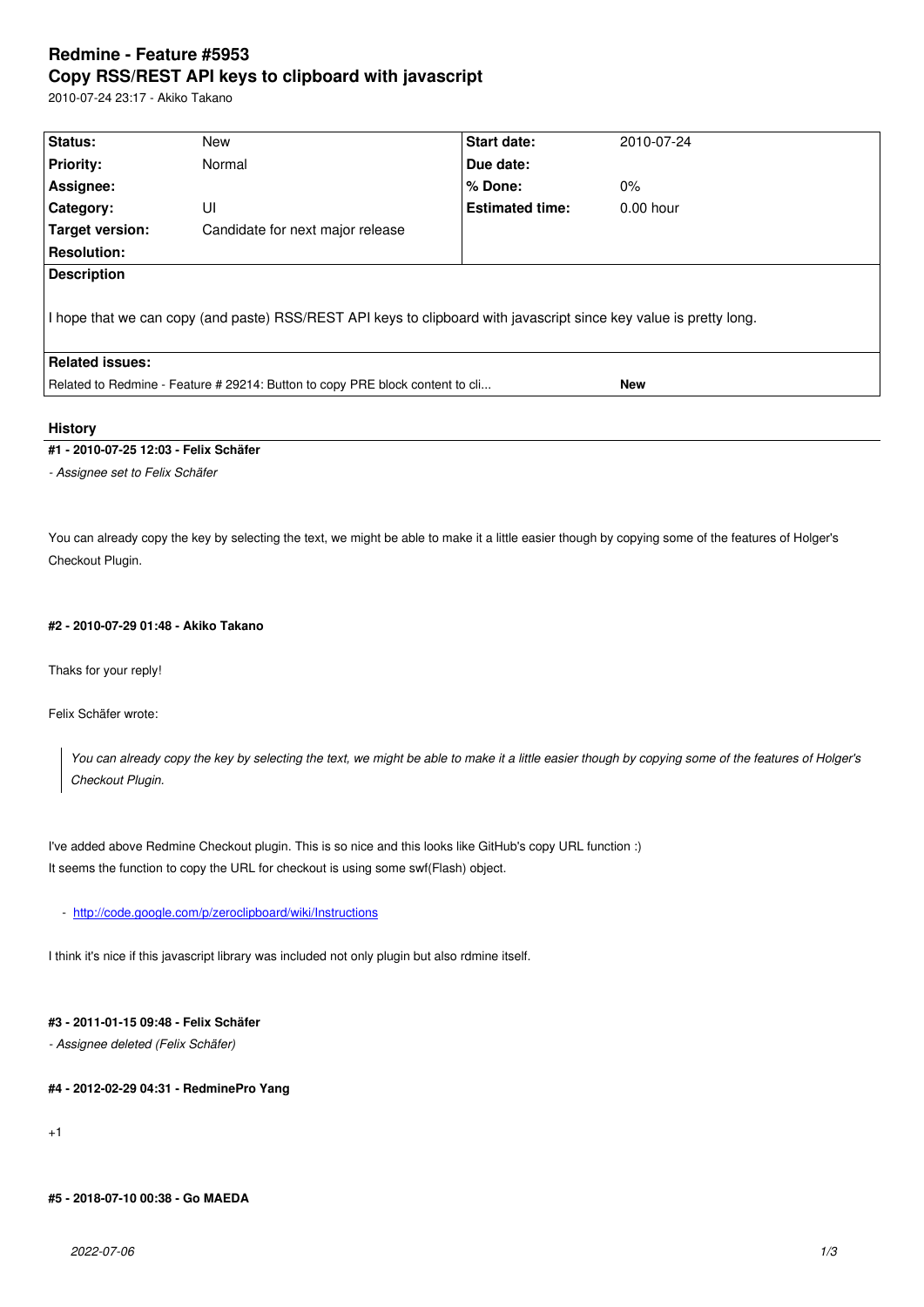#### **#6 - 2019-07-17 10:48 - Yuichi HARADA**

*- File add\_link\_to\_copy.png added*

*- File fixed-5953.patch added*

When the API access key is displayed, the copy link is displayed. Click this link to copy the API access key to the clipboard.

add\_link\_to\_copy.png

I attached a patch.

### **#7 - 2019-07-18 08:40 - Go MAEDA**

*- Target version set to Candidate for next major release*

## **#8 - 2019-08-20 15:12 - Go MAEDA**

Thank you for posting the patch. I tried out it and noticed the following points:

- There is no feedback when you click the Copy link. Users may confused and click the link again and again
- In Redmine, copy.png and the label "Copy" means creating an object by cloning the existing one. I think it is better to use another icon or label

## **#9 - 2021-03-19 03:24 - Yuichi HARADA**

*- File fixed-5953-v2.patch added*

Fixed to work with JavaScript function copyTextToClipboard added to the trunk (r20816). https://www.redmine.org/projects/redmine/repository/revisions/20816/diff/trunk/public/javascripts/application.js

Go MAEDA wrote:

*[Thank you for posting the patch. I tried out it and noticed the following points:](https://www.redmine.org/projects/redmine/repository/revisions/20816/diff/trunk/public/javascripts/application.js)*

 *- There is no feedback when you click the Copy link. Users may confused and click the link again and again*

 *- In Redmine, copy.png and the label "Copy" means creating an object by cloning the existing one. I think it is better to use another icon or label*

Sorry, I haven't fixed these yet.

# **#10 - 2021-11-15 12:41 - Aleksandar Pavic**

+1 for this to be core feature

### **#11 - 2021-11-15 12:44 - Aleksandar Pavic**

+1 for this to be core feature and #29214 the pre tag is even more important, especially good use-case is copying blocks of code...